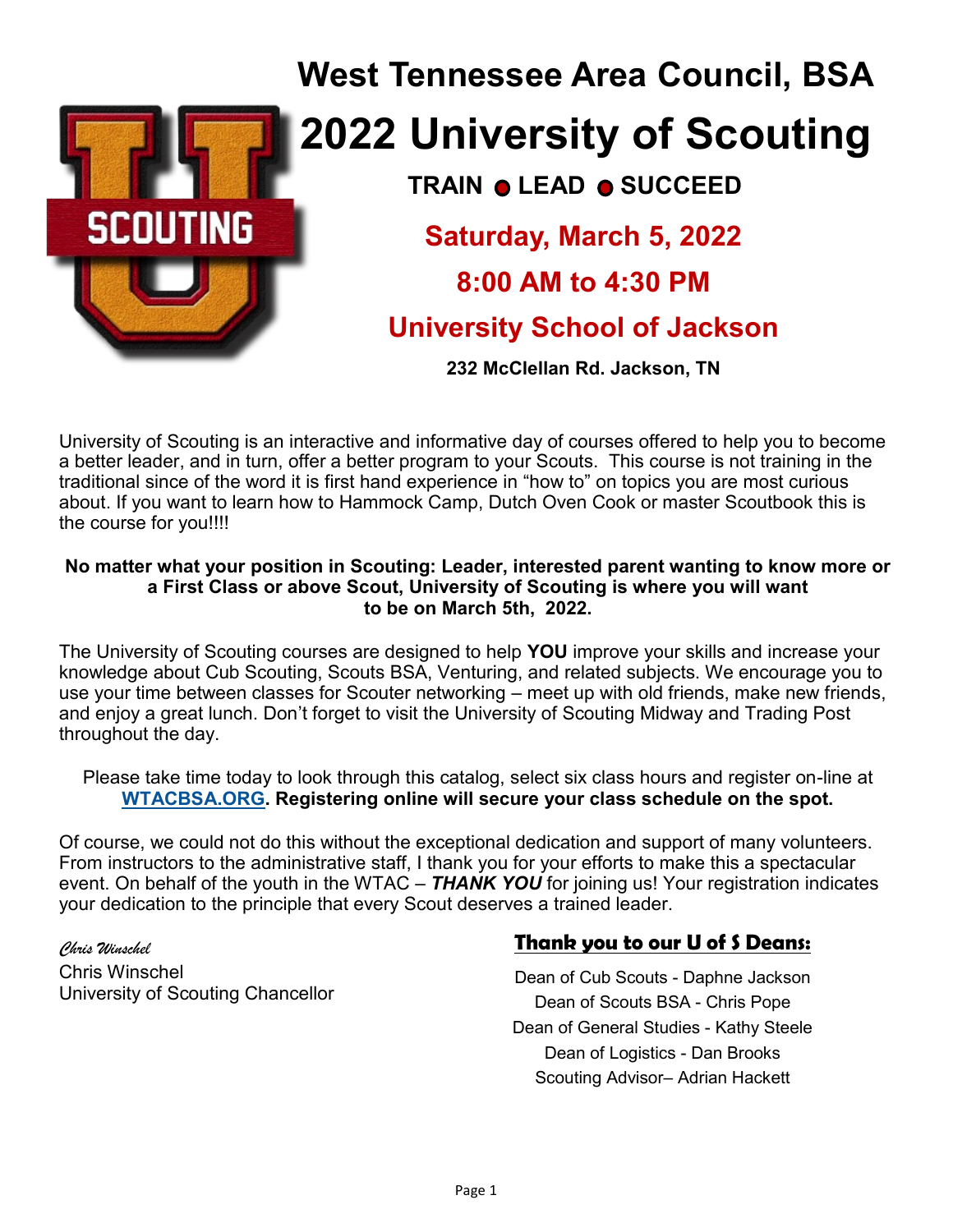## 2022 University of Scouting

## Earning Your Degree

#### **NEW 2022 degree program!**

## **Past participation in a UofS will not qualify for this years patch set.**

Associates Degree: Participate in the 2022 University of Scouting, attending a minimum of 4 classes. (Taking or teaching classes qualify)

Bachelors Degree: Participate in at least 2 University of Scouting programs from 2022 on! Attending a minimum of 8 classes. (Taking or teaching classes qualify)

Masters Degree: Participate in at least 3 University of Scouting programs from 2022 on! Attending a minimum of 12 classes. (Taking or teaching classes qualify) Plus bring 1 new person to University of Scouting and teach 1 class.

Doctorates Degree: Participate in at least 3 University of Scouting programs from 2022 on! Attending a minimum of 16 classes. (Taking or teaching classes qualify) Plus bring 1 new person to University of Scouting and teach 1 class. Also complete Woodbadge or Powderhorn training.

### **ADDITIONAL USEFUL INFORMATION**

#### **Can youth attend?**

Yes, Scouts 11+ can sign-up for classes in General Studies 300 level class. Youth must have a full class schedule and have a leader on property at all times.

#### **Is there walk up registration?**

Though we will not turn anyone away from a training we can not guarantee availability of classes, lunch or patches.

#### **What should I wear?**

Participants are encouraged to wear your uniform if you have one. If not a Unit or Scouting shirt will do.

#### **Will we be Outside?**

Some classes will be outside. Be sure to bring layers to help you stay warm and comfortable.

#### **What do I do When I arrive?**

Participants and staff must check-in at the Registration desk. You will receive a packet that includes a copy of your schedule.

#### **Childcare availability?**

There is no childcare at the University of Scouting.

#### Mid-Day Break 11am - 1pm

#### **Midway in the Hallway**

There will be vendors from across West Tennessee that have resources and volunteer opportunities for your Unit. Please go and visit them and get connected!

#### **Lunch (Box Lunches)**

A box lunch will be provided. We are unable to accommodate allergies. Sorry for the inconvenience

#### **Don't forget to shop at the Trading Post!**

Need a resource book or a new manual and haven't had time to get to the Council Service Center? Don't worry! The University of Scouting Trading Post will be open all day. Pick up a few supplies or get that book that was recommended by your instructor.

## 2022 U of S **Schedule for the Day**

| From       | <b>Activity</b>                     |
|------------|-------------------------------------|
| $8:00$ AM  | Pre-registration packet pick up     |
| 8:30 AM    | Opening Ceremony                    |
| $9:00$ AM  | Sessions 1                          |
| 10:00 AM   | Session 2                           |
| 11:00 AM   | Midway & State of the Union Address |
| $12:00$ PM | Lunch                               |
| 1:00PM     | Session 3                           |
| $2:00$ PM  | Sessions 4                          |
| $3:00$ PM  | Session 5                           |
| 4:00 PM    | <b>Closing Ceremony</b>             |

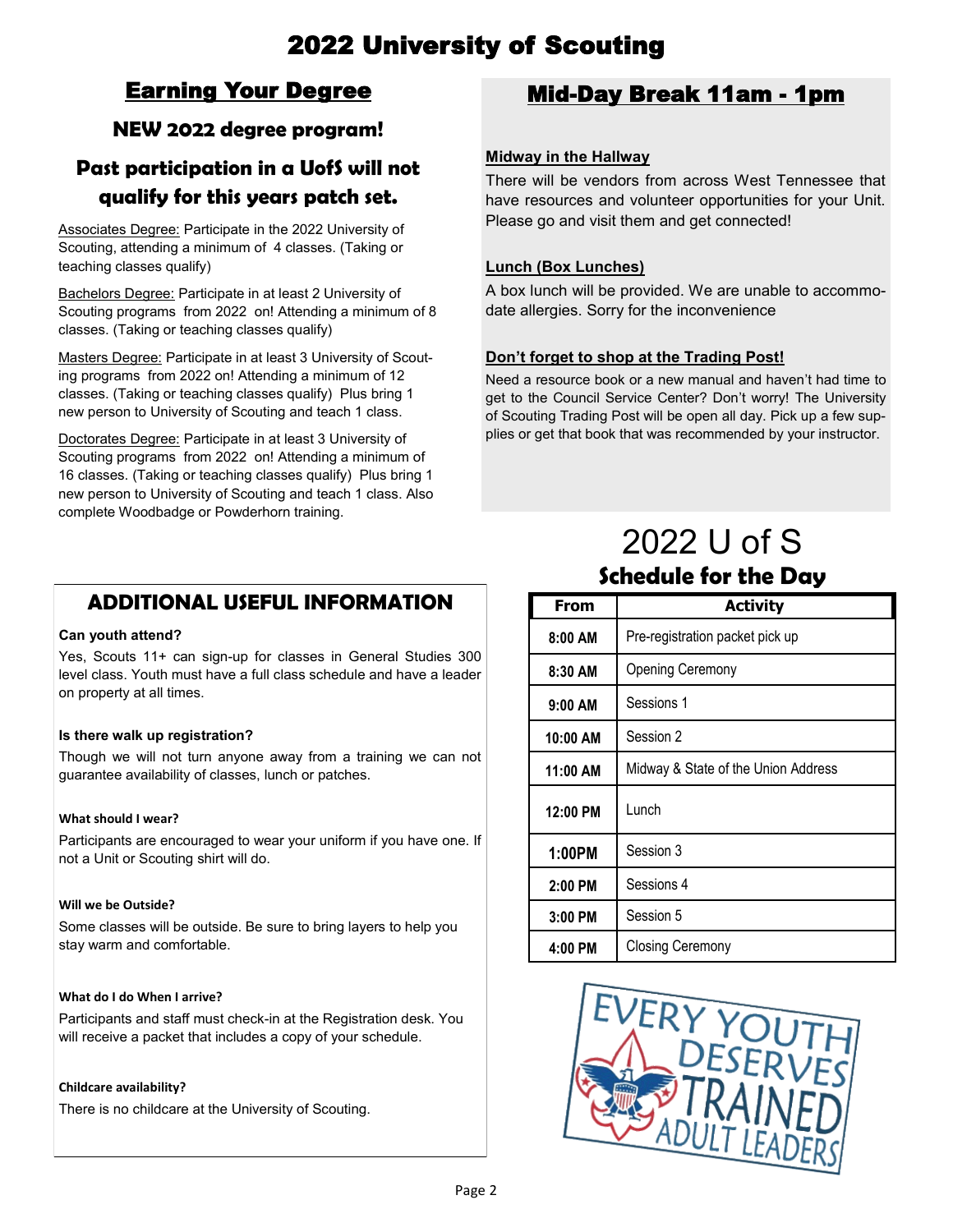|                 | <b>Cub Scout College</b>                                                                                                                                                                                                                                                                                                                                               |      | $\frac{10:00}{1:00}$ |      |  |
|-----------------|------------------------------------------------------------------------------------------------------------------------------------------------------------------------------------------------------------------------------------------------------------------------------------------------------------------------------------------------------------------------|------|----------------------|------|--|
| Course          | Description                                                                                                                                                                                                                                                                                                                                                            | 00:6 |                      | 2:00 |  |
| $CS-101$        | <b>Cubs and Crafts: Beyond Popsicle Sticks' (1hr) -</b>                                                                                                                                                                                                                                                                                                                |      |                      |      |  |
| Cubs & Crafts   | You will learn lots of ideas on how to include crafts into your Den program.<br>Look beyond popsicles sticks with us.                                                                                                                                                                                                                                                  |      |                      |      |  |
| $CS-102$        | Cyber Chip: Online Safety for all Ages' (1hr) -                                                                                                                                                                                                                                                                                                                        |      |                      |      |  |
| Cyber Chip      | Today's youth are spending more time using Social Media for education, re-<br>search, fun and socializing. To help families and volunteers keep youth safe<br>while online, Scouts BSA introduces the Cyber Chip, which is now required for<br>all Cub scout ranks. This class will discuss the Cyber Chip program and tech-<br>niques for completing it in your unit. |      |                      |      |  |
| $CS-103$        | Let the Games Begin!!! (1hr) -Daphne Jackson                                                                                                                                                                                                                                                                                                                           |      |                      |      |  |
| Cub Scout       | We all know that games are a great way to get scouts moving and engaged!<br>Are you looking for more game ideas? Here it is! come learn how to play even                                                                                                                                                                                                               |      |                      |      |  |
| Games           | more games with your Pack or Den!                                                                                                                                                                                                                                                                                                                                      |      |                      |      |  |
| $CS-104$        | Keep the "OUT" in Scouting (1hr) -                                                                                                                                                                                                                                                                                                                                     |      |                      |      |  |
| Cubs in the     | Don't keep those Scouts indoors meeting after meeting! Find places to go<br>outdoors to make your program more fun while remaining safe.                                                                                                                                                                                                                               |      |                      |      |  |
| Outdoors        |                                                                                                                                                                                                                                                                                                                                                                        |      |                      |      |  |
| $CS-105$        | Day Hikes: Don't be Scared (1hr) -                                                                                                                                                                                                                                                                                                                                     |      |                      |      |  |
| Hiking with Cub | How to run a safe hike. What supplies will you need? How to get everyone<br>prepared before you leave. Get ideas for destinations.                                                                                                                                                                                                                                     |      |                      |      |  |
| <b>Scouts</b>   | Come on Scouts, Let's go!                                                                                                                                                                                                                                                                                                                                              |      |                      |      |  |
| $CS-106$        | <b>Outdoor Ethics/Cub Scout Advancement (1hr) -</b>                                                                                                                                                                                                                                                                                                                    |      |                      |      |  |
| Cub Scouts      | All ranks in Cub Scouts now have elements of Outdoor Ethics as part of rank<br>advancement. This session will introduce how you help both promote the use                                                                                                                                                                                                              |      |                      |      |  |
| Leaving no      | of outdoor Ethics in Pack activities and help instruct principles of Leave No                                                                                                                                                                                                                                                                                          |      |                      |      |  |
| Trace           | Trace and the Outdoor Code to your Cub Scouts.                                                                                                                                                                                                                                                                                                                         |      |                      |      |  |
| CS-107          | Cub Grub (2hr) -                                                                                                                                                                                                                                                                                                                                                       |      |                      |      |  |
| Cub Grub        | Fun with foodwhether for a Den meeting or a campout, learn these "how                                                                                                                                                                                                                                                                                                  |      |                      |      |  |
|                 | to" recipes for both Scouts and Adults enjoyment. Also, a look at Cub Scout<br>adventures and elective requirements for making Den and Pack treats.                                                                                                                                                                                                                    |      |                      |      |  |
| $CS-201$        | <b>Cubmaster's Minutes (1hr) -</b>                                                                                                                                                                                                                                                                                                                                     |      |                      |      |  |
| Cubmaster       | The Cubmaster's minute is brief in duration but one of the most important<br>parts of a Pack meeting. Occurring at the closing of the meeting, it is the                                                                                                                                                                                                               |      |                      |      |  |
| <b>Minutes</b>  | thought that will go home with the Scouts. Come get more idea's that will go<br>home with the Scouts each meeting.                                                                                                                                                                                                                                                     |      |                      |      |  |
|                 |                                                                                                                                                                                                                                                                                                                                                                        |      |                      |      |  |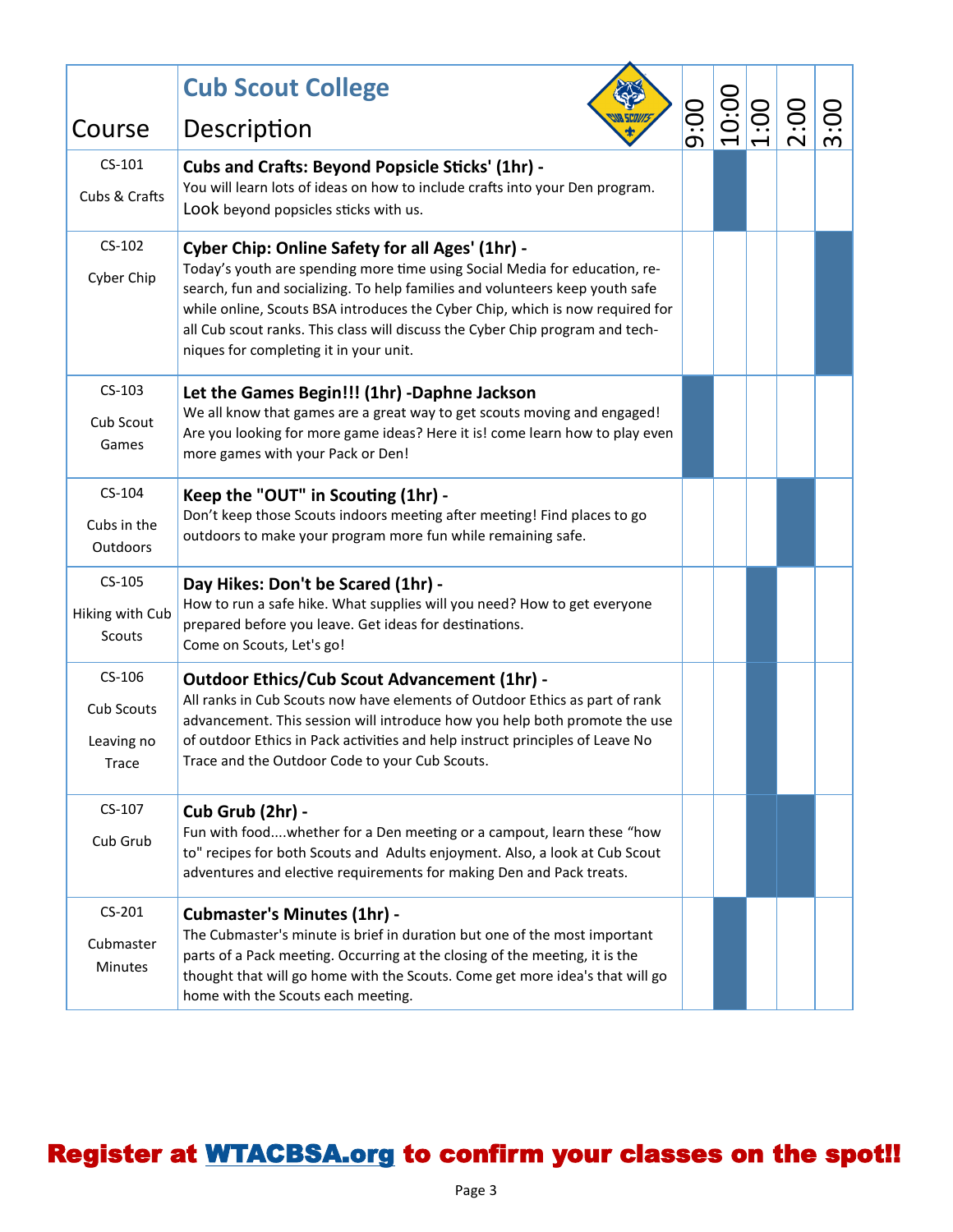|                                    | <b>Cub Scout College</b>                                                                                                                                                                                                                                                                                                                                                                                      |      |                      |      |      |
|------------------------------------|---------------------------------------------------------------------------------------------------------------------------------------------------------------------------------------------------------------------------------------------------------------------------------------------------------------------------------------------------------------------------------------------------------------|------|----------------------|------|------|
| Course                             | Description                                                                                                                                                                                                                                                                                                                                                                                                   | 9:00 | $\frac{10:00}{1:00}$ | 00:2 | 3:00 |
| $CS-202$<br>Cubmasters             | <b>Cubmaster's Open Forum (1hr) -</b><br>Join us for an open forum where you can get your Cub Scout leadership ques-<br>tions answered and network with other Leaders, and brainstorm new ideas to<br>infuse energy into your Cub Scout.                                                                                                                                                                      |      |                      |      |      |
| CS-203<br>Cub<br>Ceremonies        | Pack Meetings & Ceremonies (1hr) - Adrian Hackett<br>Build lifetime memories with fun and engaging ceremonies to enhance y<br>our Pack meetings. Well planned ceremonies can be the deciding difference<br>between a good and a great meeting. Learn how to use ceremonial props.                                                                                                                             |      |                      |      |      |
| $CS-204$<br>Recognizing<br>Leaders | <b>Recognizing Leaders (1hr) -</b><br>How to say thank you without costing an arm and a leg. (warm fuzzes, beads,<br>and more)                                                                                                                                                                                                                                                                                |      |                      |      |      |
| $CS-205$<br>Pack<br>Programming    | <b>Planning your Pack Program and Activities (1hr) -</b><br>Learn practices used when creating a Pack Program to help your unit become<br>more active and more successful.                                                                                                                                                                                                                                    |      |                      |      |      |
| CS-206<br><b>Blue and Gold</b>     | <b>Blue and Gold Celebrations. (1hr) -</b><br>Ever wonder what all the buzz is about for Cub Scout Blue and Gold banquets,<br>well this course is for you! Find out what the meaning behind it is and get<br>some great ideas for planning, decorating, and theme ideas on how to cele-<br>brate this special occasion with Cub Families.                                                                     |      |                      |      |      |
| CS-207<br><b>CS Scoutbook</b>      | <b>Scoutbook For Cub Scouts (2hr) -</b><br>Scoutbook for Scouts, BSA online tool for managing and tracking Scouting<br>advancement. Come learn how to use it.                                                                                                                                                                                                                                                 |      |                      |      |      |
| CS-208<br>Pack<br>Committee        | Pack Committee Selection (1hr) -<br>To make Cub Scouting work it takes a team made up of each Cub Scout's par-<br>ent or guardian and other caring Adults who agree to take on roles that best<br>fit their Pack; Is the Cub Master part of the Pack Committee? What does the<br>Pack Committee chair do? What are the required positions within a Cub Scout<br>Pack? Can a Den Leader be a Committee Member? |      |                      |      |      |
| CS-209<br>Crossing over            | <b>Walking the Bridge (1hr) -</b><br>Crossing your Webelos over to Scouts BSA can be a very special and life<br>changing ceremony for young Scouts on their trail to Eagle Scout. What<br>should you do; how to make it special? Come get some great ideas for a well                                                                                                                                         |      |                      |      |      |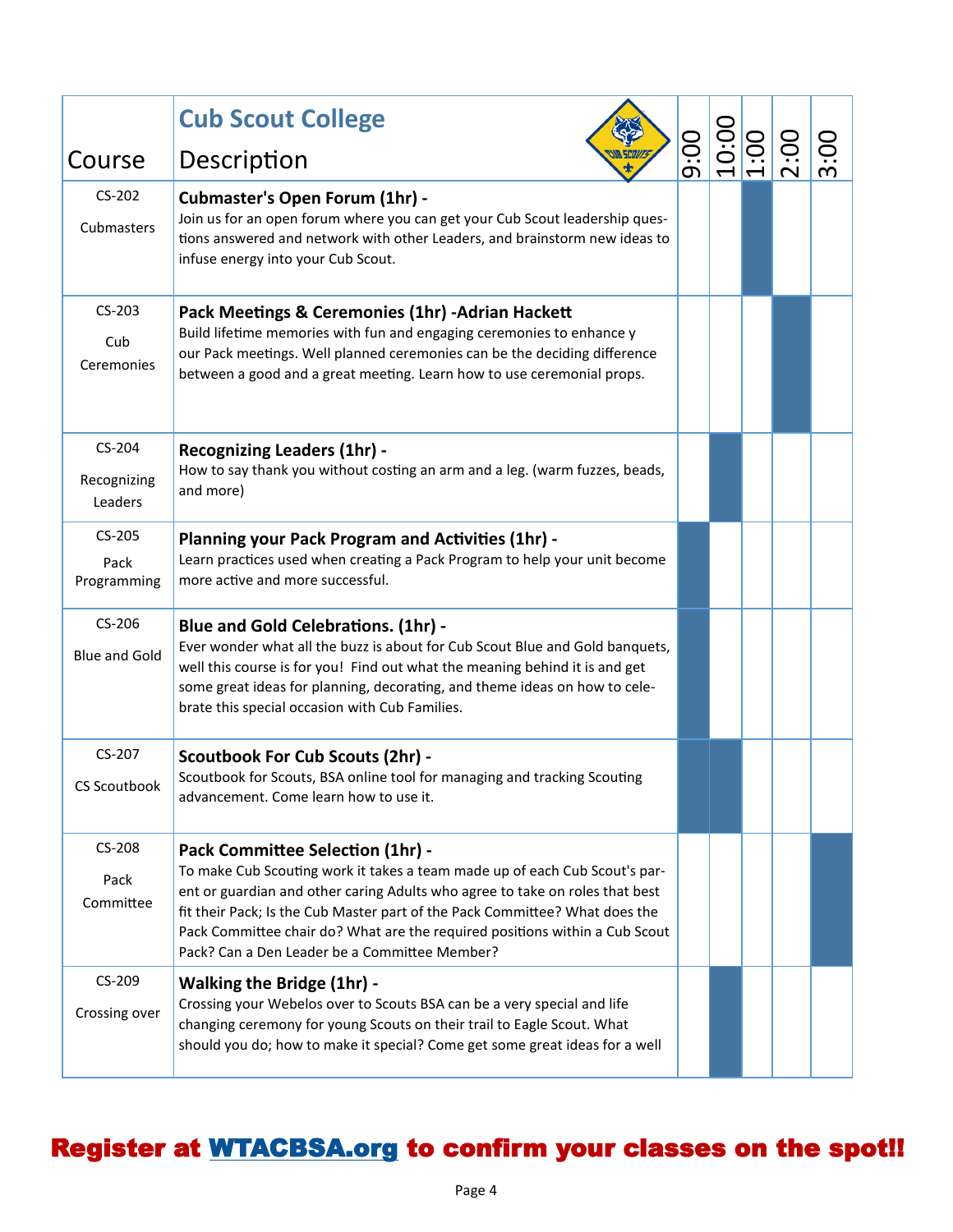|                                     | <b>Scouts BSA College</b>                                                                                                                                         |  |                |  |
|-------------------------------------|-------------------------------------------------------------------------------------------------------------------------------------------------------------------|--|----------------|--|
| Course                              | Description                                                                                                                                                       |  | $\frac{8}{10}$ |  |
| $S-101$                             | The Basics of Scoutbook for Troops (1hr) - Tony Young                                                                                                             |  |                |  |
| Scoutbook 1                         | Scoutbook for Scouts, BSA online tool for managing and tracking Scouting<br>advancement. Come learn how to use it.                                                |  |                |  |
| $S-102$                             | Harnessing the Power of Scoutbook for Troops (1hr) -Tony                                                                                                          |  |                |  |
| Scoutbook 2                         | Young Scoutbook can do amazing things to get your Troop organized and on<br>the right track. Come learn all the tricks.                                           |  |                |  |
| $S-103$                             | Life to Eagle: Eagle Ceremony (1hr) - Kenny Newsome                                                                                                               |  |                |  |
| Life to Eagle 1                     | You or your Scouts have worked for many years to reach this prestigious<br>award. Make your ceremony incredible. How to make this special celebration             |  |                |  |
| (Youth & Adults)                    | all that it can be.                                                                                                                                               |  |                |  |
| $S-104$                             | Life to Eagle Board of Review (1hr) -Steve Argo                                                                                                                   |  |                |  |
| Life to Eagle 2                     | This class will take the Mystery out of the Eagle Board of Review. This class<br>will cover the Unit board of review and the District board of review. If you are |  |                |  |
| (Youth & Adults)                    | a new Unit leader and want to make sure you are conducting boards correctly<br>this is the class for you.                                                         |  |                |  |
| $S-105$                             | Life to Eagle: The Eagle Scout Project (1hr) -Steve Argo                                                                                                          |  |                |  |
| Life to Eagle 3<br>(Youth & Adults) | Where to start on a Eagle Scout project. What order do you need to do things<br>in and how do you accomplish it all.                                              |  |                |  |
| $S-106$                             | Scoutmaster Open Forum (1hr) - Bonnie Ward & John Robinson                                                                                                        |  |                |  |
| <b>Scout Masters</b>                | Experience is the best teacher in life. Join this class to learn best practices<br>from other Scoutmasters and to pass on your knowledge of being a leader.       |  |                |  |
| $S-107$                             | <b>Scouting Awards (1hr) - Chris Pope</b>                                                                                                                         |  |                |  |
| Scouting<br>Awards                  | Discover how many Scouts BSA awards are out there. Your Scouts have prob-<br>ably earned some you don't even know about.                                          |  |                |  |
| $S-108$                             | Citizenship in Society - Merit Badge Counselor prerequisite -                                                                                                     |  |                |  |
| Cit in Society                      | class. --Team Interested in being a merit badge counselor for                                                                                                     |  |                |  |
| prereq class for<br>Counselors.     | this merit badge. This will get you the training to be a counse-<br>lor approved by the council.                                                                  |  |                |  |
| $S-109$                             | High Adventure: The Holy Grail of the Outdoor Program (1hr)                                                                                                       |  |                |  |
| <b>High Adventure</b><br>in West TN | <b>-Chris Pope</b> Learn how to motivate your Scouts to plan high adventure<br>events and Learn all the great spots to take them.                                 |  |                |  |
| $S-110$                             | Order of the Arrow (1hr) - Scotty Scott                                                                                                                           |  |                |  |
| OA                                  | What is the OA and why should my Scouts be involved? Will this take my old-<br>er Scouts away from the Troop?                                                     |  |                |  |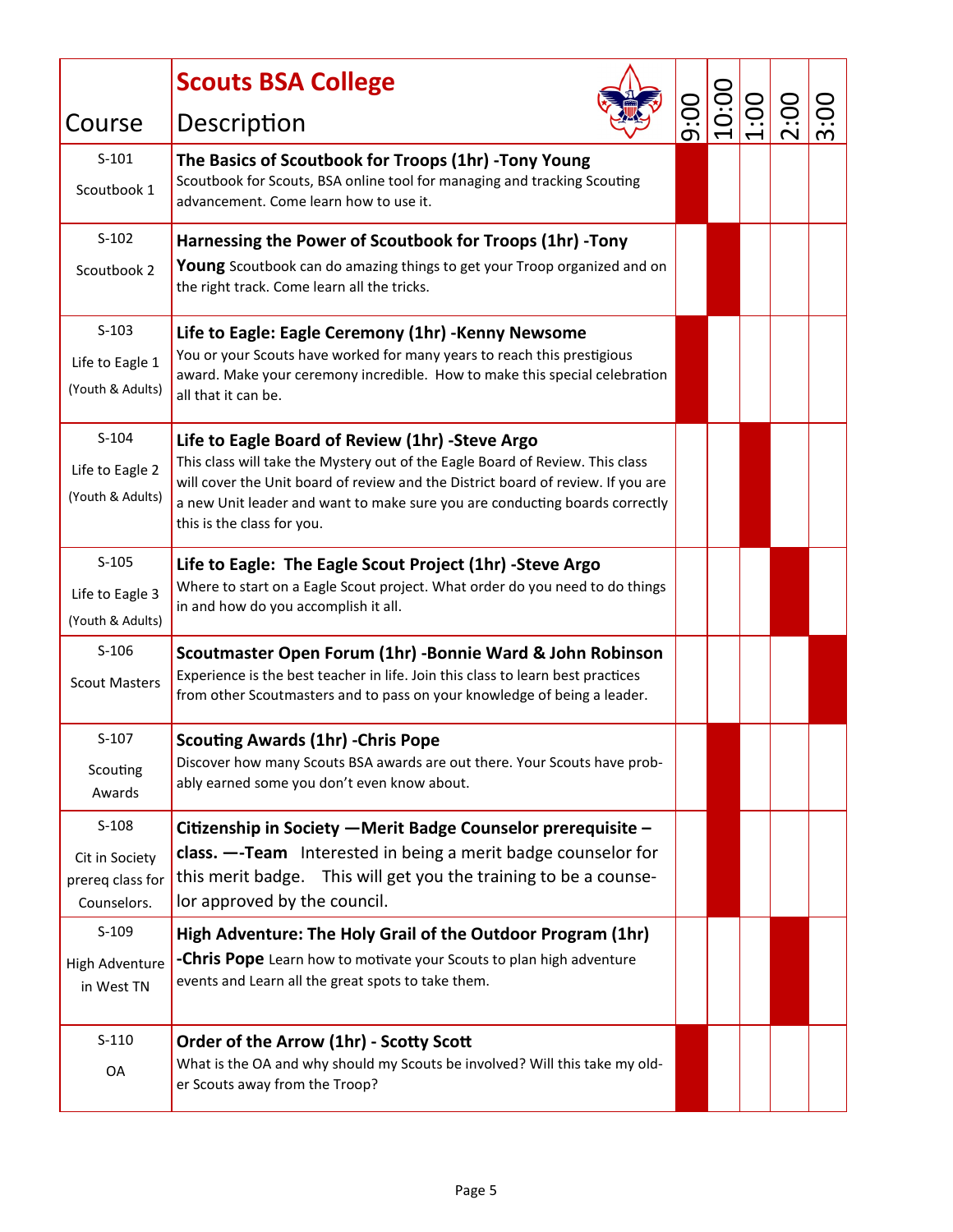| $S-111$<br>The Scout Led PLC: How to make it work for you (1hr) - Chris<br>PLC<br>Pope How to get your Scouts to step up and Lead. How to make this method<br>work for your Troop and even make your Unit stronger.<br>$S-112$<br><b>Scout BSA Games (1hr) - Chris Pope</b><br>Scouting is fun with a purpose! Games are not only Fun, but effective for Team-<br>Scouts BSA<br>building and skills development<br>Games<br>$S-113$<br><b>Summer Camp (1hr) -John Mayros</b><br>This is your chance to see what's new at CMM and provide feedback about<br>Camp Mack<br>what changes you would like to see in the future.<br>Morris<br>$S-11$<br>Stem/Nova for Scouts (1hr) Jarrod Beachum<br>What is the Stem/Nova program? What kind of awards are out there? Who<br>Scouts<br>can be a counselor. |  |  |  |  |
|------------------------------------------------------------------------------------------------------------------------------------------------------------------------------------------------------------------------------------------------------------------------------------------------------------------------------------------------------------------------------------------------------------------------------------------------------------------------------------------------------------------------------------------------------------------------------------------------------------------------------------------------------------------------------------------------------------------------------------------------------------------------------------------------------|--|--|--|--|
|                                                                                                                                                                                                                                                                                                                                                                                                                                                                                                                                                                                                                                                                                                                                                                                                      |  |  |  |  |
|                                                                                                                                                                                                                                                                                                                                                                                                                                                                                                                                                                                                                                                                                                                                                                                                      |  |  |  |  |
|                                                                                                                                                                                                                                                                                                                                                                                                                                                                                                                                                                                                                                                                                                                                                                                                      |  |  |  |  |
|                                                                                                                                                                                                                                                                                                                                                                                                                                                                                                                                                                                                                                                                                                                                                                                                      |  |  |  |  |
|                                                                                                                                                                                                                                                                                                                                                                                                                                                                                                                                                                                                                                                                                                                                                                                                      |  |  |  |  |
| Stem/Nova for                                                                                                                                                                                                                                                                                                                                                                                                                                                                                                                                                                                                                                                                                                                                                                                        |  |  |  |  |
|                                                                                                                                                                                                                                                                                                                                                                                                                                                                                                                                                                                                                                                                                                                                                                                                      |  |  |  |  |
|                                                                                                                                                                                                                                                                                                                                                                                                                                                                                                                                                                                                                                                                                                                                                                                                      |  |  |  |  |
|                                                                                                                                                                                                                                                                                                                                                                                                                                                                                                                                                                                                                                                                                                                                                                                                      |  |  |  |  |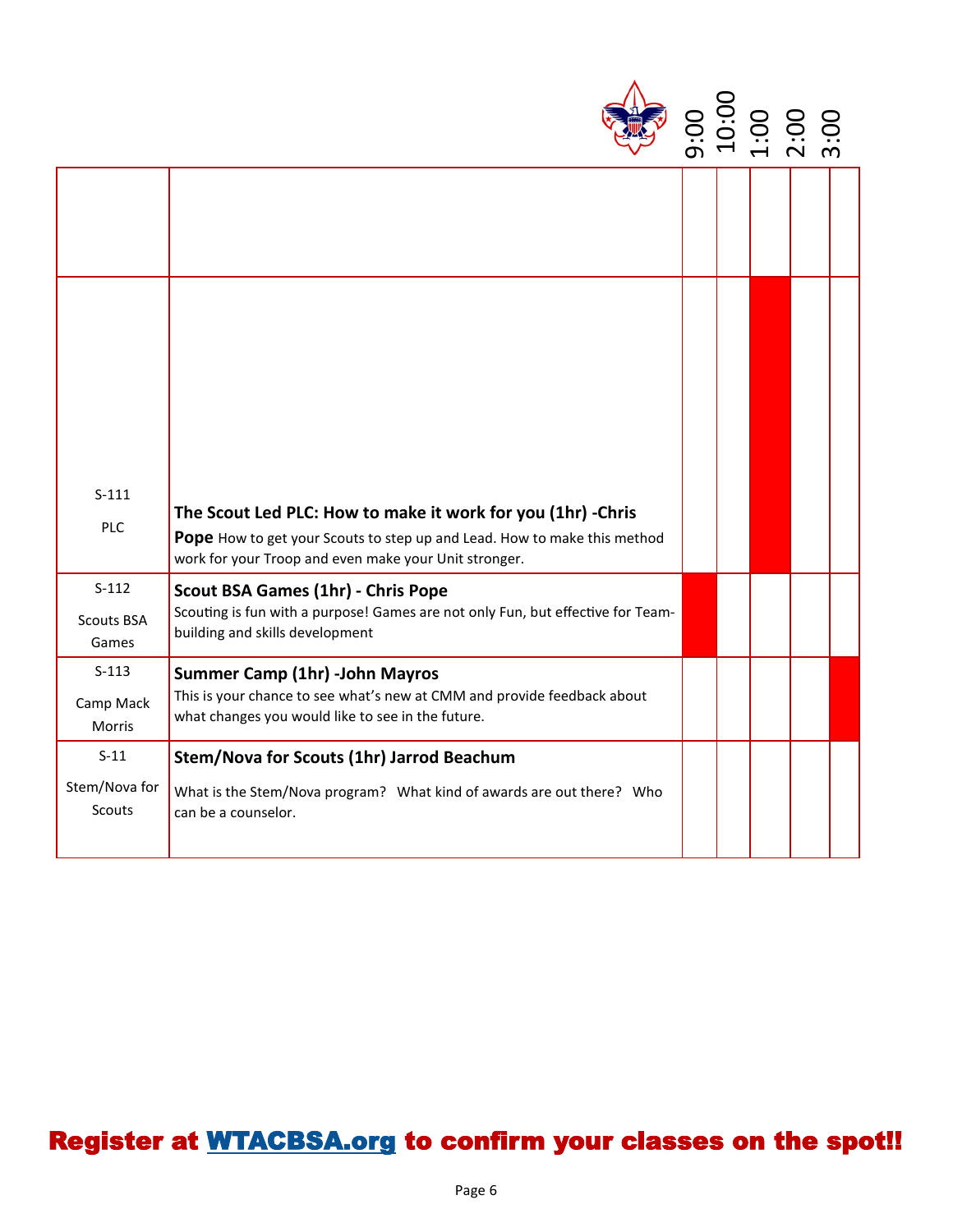## **General Studies**



| 0         |                          | O O                      | $\Box$ | ◯ |
|-----------|--------------------------|--------------------------|--------|---|
|           |                          | $\ddot{\mathbf{C}}$      | 0      | O |
| <u>ာ့</u> | $\ddot{\circ}$           |                          |        |   |
| ന         | $\overline{\phantom{0}}$ | $\overline{\phantom{0}}$ |        | m |

## Description

| Course                              |                                                                                                                                                                                                                                                                                                                                                                                                                         |  |  |  |  |  |  |
|-------------------------------------|-------------------------------------------------------------------------------------------------------------------------------------------------------------------------------------------------------------------------------------------------------------------------------------------------------------------------------------------------------------------------------------------------------------------------|--|--|--|--|--|--|
| GS-101<br>Recruiting                | Recruiting: The Lifeblood of Your Unit (1hr) - Hunt<br>Ever recruited multiple Scouts only to learn that they drop out after 3<br>months? Successful recruiting is more than just giving out flyers at school<br>open house, hosting a fun recruiting event or Scouting in the Classroom. This<br>course will provide the building blocks necessary to create a successful re-<br>cruiting program and a thriving unit! |  |  |  |  |  |  |
| GS-102<br>Program<br>Planning       | Program Planning: The Blueprint of Your Unit (1hr) -<br>The best units plan for their success. This course provides a helpful frame-<br>work and the insights necessary to create a thriving program.                                                                                                                                                                                                                   |  |  |  |  |  |  |
|                                     |                                                                                                                                                                                                                                                                                                                                                                                                                         |  |  |  |  |  |  |
|                                     |                                                                                                                                                                                                                                                                                                                                                                                                                         |  |  |  |  |  |  |
| $Gs-103$<br>Funding your<br>Unit    | Unit Finance (1hr) - RC Hensley<br>Unit finance requires a bit more than keeping track of dues. We hope this course<br>of unit financial resources will help you run your unit more effectively.                                                                                                                                                                                                                        |  |  |  |  |  |  |
| GS-104<br>Knots & Beads             | It's all about the Knots and the Beads! (1hr) -<br>Learn about all the different types of recognitions and awards available to your<br>Unit's Youth and Scout Leaders - from the Unit Level to District Level to Council<br>Level.                                                                                                                                                                                      |  |  |  |  |  |  |
| GS-105<br>Scouts w/<br>disabilities | Supporting Scouts with Disabilities (includes Autism, ADD & ADHD)<br>$(1hr)$ -<br>This course will provide Scout leaders with suggestions for working with Scouts<br>with disabilities. Activities, resources and alternative requirements for rank ad-<br>vancement will be discussed.                                                                                                                                 |  |  |  |  |  |  |
| GS-106<br>Family of<br>Scouting     | <b>Family Scouting, Opportunities and Risks (1hr) -</b><br>We will present a detailed description of the many opportunities, and some of the<br>risks, of the new Family Scouting program. The philosophy and background be-<br>hind the initiation of Family Scouting will be presented.                                                                                                                               |  |  |  |  |  |  |
| GS-107<br>District<br>Committee     | The District Committee (1hr) - Clint Beilke<br>Who are They, What Do They Do and Why do I care?                                                                                                                                                                                                                                                                                                                         |  |  |  |  |  |  |
|                                     |                                                                                                                                                                                                                                                                                                                                                                                                                         |  |  |  |  |  |  |
|                                     |                                                                                                                                                                                                                                                                                                                                                                                                                         |  |  |  |  |  |  |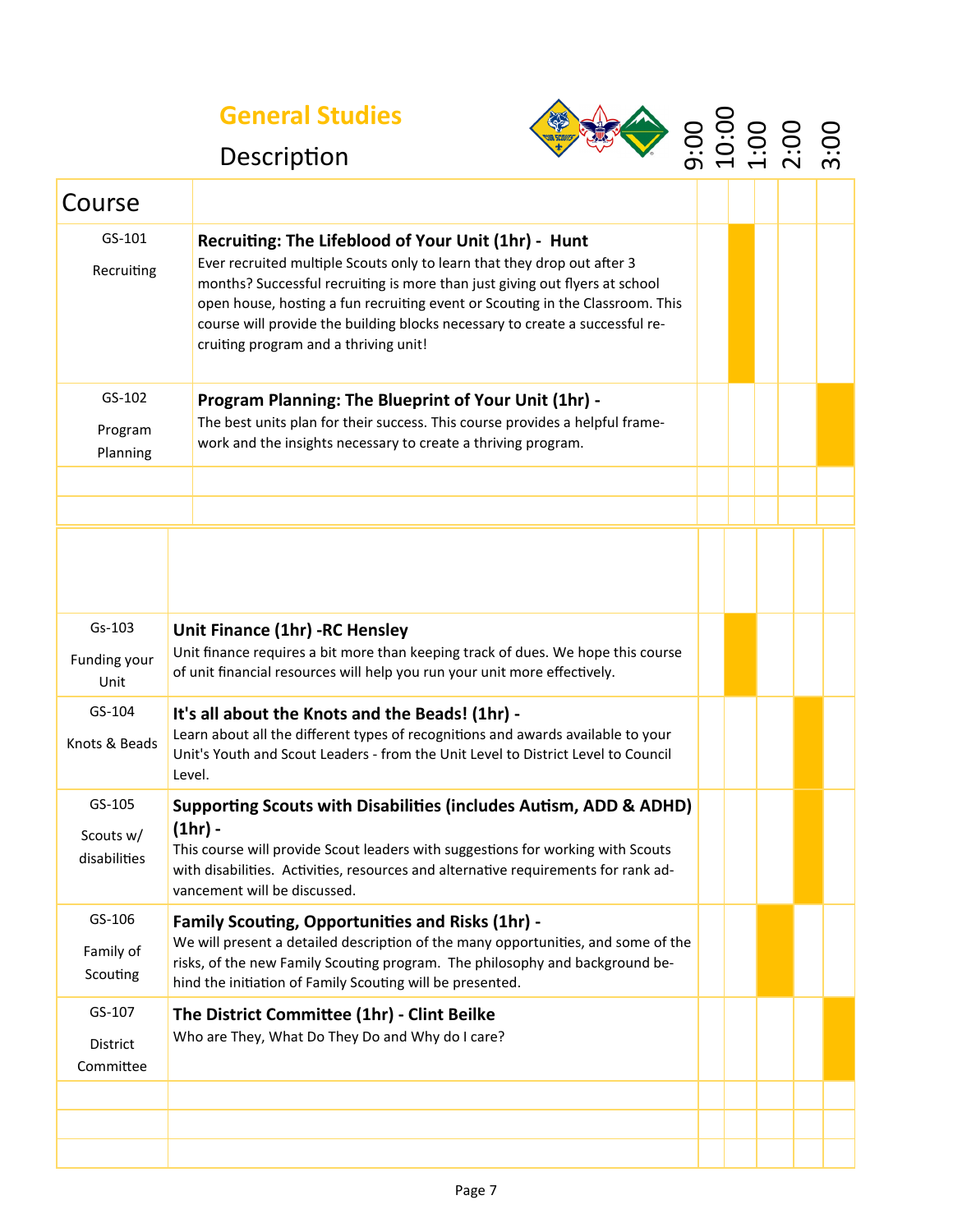| GS-108                                              | BSA Health Forms 101 (1hr) -                                                                                                                                                                                                                                                                                                                                                                                                                            |  |  |  |
|-----------------------------------------------------|---------------------------------------------------------------------------------------------------------------------------------------------------------------------------------------------------------------------------------------------------------------------------------------------------------------------------------------------------------------------------------------------------------------------------------------------------------|--|--|--|
| <b>BSA Health</b><br>Forms                          | How to help parents understand BSA Health Forms and ensure the safety of<br>Scouts requiring medication on outings. This course will also offer best prac-<br>tices on obtaining Scouts and Leaders annual BSA forms & protecting their<br>information.                                                                                                                                                                                                 |  |  |  |
| GS-109                                              | <b>Safety Myth Busters (1hr) -</b>                                                                                                                                                                                                                                                                                                                                                                                                                      |  |  |  |
| Guide to Safe                                       | You can do this but You can't do that (Guide to safe Scouting)                                                                                                                                                                                                                                                                                                                                                                                          |  |  |  |
| Scouting                                            | Do you know what is allowed or not allowed on a Scouting activity? Come<br>learn how to find the needed answers using Scouting resources.                                                                                                                                                                                                                                                                                                               |  |  |  |
| GS-110                                              | Using Facebook Pages and Groups Safely and Effectively (1hr)                                                                                                                                                                                                                                                                                                                                                                                            |  |  |  |
| Social Media &<br>Scouts                            | In this course you'll learn how to best use Facebook to stay connected with<br>your Scouts and volunteers. This session will cover important safety steps<br>as well as how to take advantage of free Facebook features to promote<br>events, i.e. geofarming, and engage volunteers. You'll also learn how Dis-<br>trict and Council pages can interact to help members stay connected as well<br>as new sources for Scouting related content to post. |  |  |  |
| GS-111                                              |                                                                                                                                                                                                                                                                                                                                                                                                                                                         |  |  |  |
| Flag<br>Ceremonies                                  | <b>Flag Ceremonies (1hr) -</b><br>Does the flag and its handling intimidate you? This class will teach you the<br>basics of flag folding and flag retirement Ceremonies.                                                                                                                                                                                                                                                                                |  |  |  |
| GS-112<br>History of the<br>Council                 | History of the West Tennessee Area Council (1hr)<br>Curious about how Scouting got started in West Tennessee or who has been<br>involved over the years? Join this class to hear the history of the West Ten-<br>nessee Area Council.                                                                                                                                                                                                                   |  |  |  |
| $GS-114$                                            | Safety Afloat/ Safe Swim Defense (1hr) -Dustin Anderson                                                                                                                                                                                                                                                                                                                                                                                                 |  |  |  |
| Aquatics                                            | Learn about the aquatics program at Camp Mack Morris and how your Troop<br>can utilize camp resources. Also, learn how the program is run through the<br>Council Aquatics Committee.                                                                                                                                                                                                                                                                    |  |  |  |
|                                                     |                                                                                                                                                                                                                                                                                                                                                                                                                                                         |  |  |  |
| GS-301<br>Den Chief<br>Training<br>(Youth & Adults) | Den Chief Training (2hr) -<br>A special training session for those Scouts wanting to develop their leadership<br>skills by working as a Den Chief within Cub Scout units. The Den Chief is one<br>of the most effective recruiting tools of a Boy Scout Unit. Scouts will learn<br>how to work effectively in a leadership role within a Cub Scout Den.                                                                                                 |  |  |  |
| GS-302<br>Religious<br>Awards<br>(Youth & Adults)   | <b>Religious Emblems/Awards (1hr) -</b><br>Duty to God is an important part of Scouting. This class will help you to under-<br>stand the religious award program for youth and adults in Scouting.                                                                                                                                                                                                                                                      |  |  |  |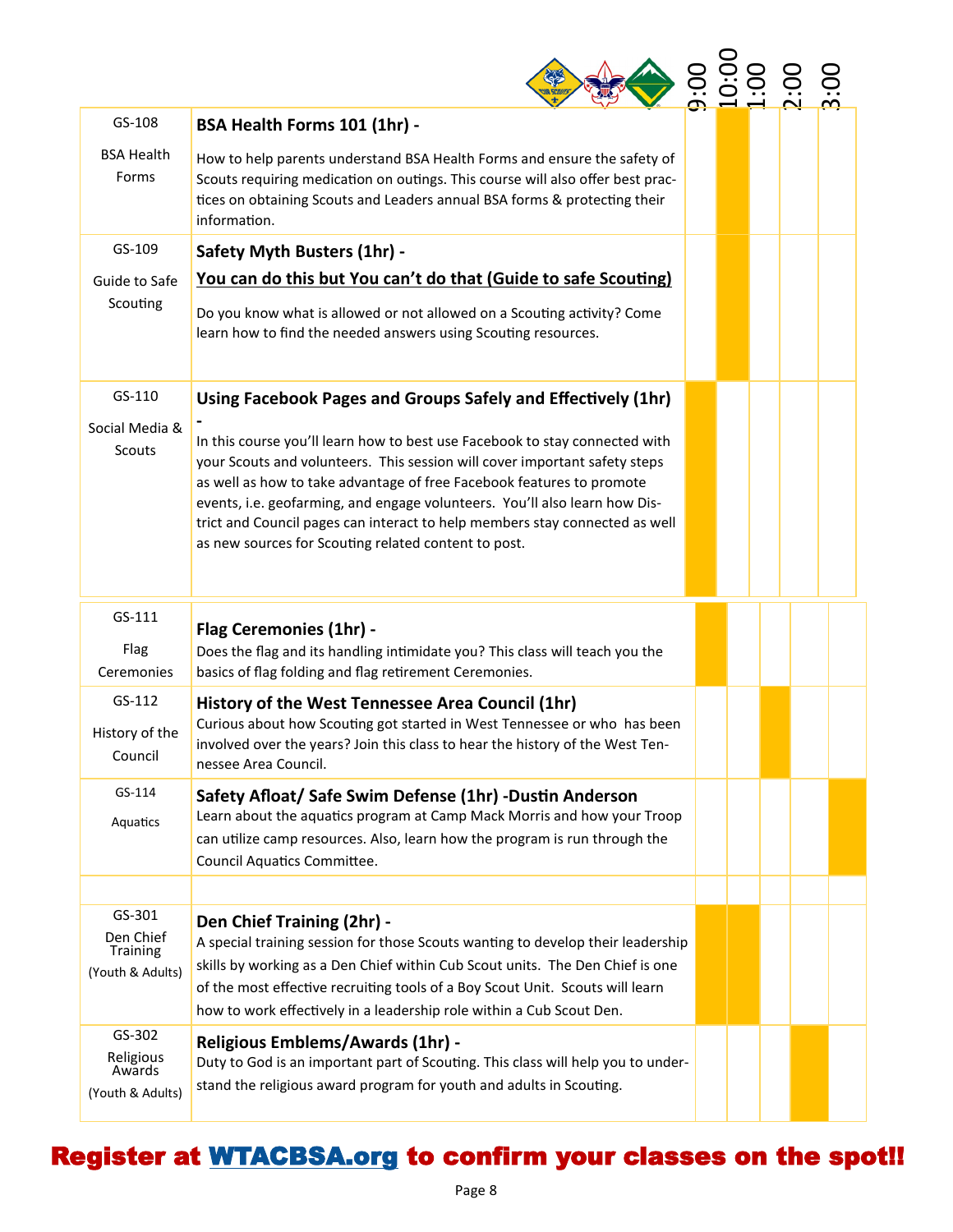| Course                                              | <b>General Studies</b><br>Description                                                                                                                                                                                                                                                                                                                                                                                                                                                                                                                                                                                                                                                                                        |                       |                     | 0010:00<br>00:0010:00 |  |
|-----------------------------------------------------|------------------------------------------------------------------------------------------------------------------------------------------------------------------------------------------------------------------------------------------------------------------------------------------------------------------------------------------------------------------------------------------------------------------------------------------------------------------------------------------------------------------------------------------------------------------------------------------------------------------------------------------------------------------------------------------------------------------------------|-----------------------|---------------------|-----------------------|--|
| GS-303<br>Geocaching<br>(Youth & Adults)            | Intro to Geocaching and use with Android and Apple (2hrs)<br>-Your Cub wants to earn the Geocaching belt loop, your Scout is working on<br>the Geocaching merit badge, but you don't have a clue? Looking for a fun<br>outdoor family activity? Geocaching - a high-tech treasure hunt using GPS is<br>it. This class will be an introduction on how to use your smart phone to play<br>the game. The instructors are experienced Geocachers with stories of inter-<br>esting caches and a desire to help students understand how to enjoy this fam-<br>ily-orientated sport. We highly recommend students sign up for a free Geo-<br>caching account from http://www.geocaching.com and download the free<br>Geocaching app |                       |                     |                       |  |
| GS-304<br>Dutch Oven<br>Cooking<br>(Youth & Adults) | Dutch Oven Cooking (2hr) -<br>Developing an awareness of the finer Dutch oven cooking techniques can<br>facilitate a fabulous feast. Participants will observe food preparation and use<br>the Dutch oven while gaining a better understanding of how to plan nutritious<br>meals. (This class will be offered twice. Each class will last two hours.)                                                                                                                                                                                                                                                                                                                                                                       | <b>Class</b><br>$H_1$ | Class <sub>#2</sub> |                       |  |
| GS-305<br>Orienteering<br>(Youth & Adults)          | <b>Orienteering for Beginners (2hr) -</b><br>The purpose of this class is to empower youth and adults to explore the out-<br>doors safely by utilizing map and compass.                                                                                                                                                                                                                                                                                                                                                                                                                                                                                                                                                      |                       |                     |                       |  |
| GS-306<br>Hammock<br>Camping<br>(Youth & Adults)    | Hammock Camping Demonstration (1hr) - Observe the campsite will<br>model the dos and don'ts of hammock camping, types of hammocks, how to<br>set up for optimum comfort and safety, and the additional fun and high ad-<br>venture camping that can be achieved.                                                                                                                                                                                                                                                                                                                                                                                                                                                             |                       |                     |                       |  |
| GS-307<br><b>Bullying</b><br>(Youth & Adults)       | Bullying (1hr) -<br>We have all seen a situation where one bullies another. This class will help<br>you be proactive and find a positive solution that encourages good behavior.                                                                                                                                                                                                                                                                                                                                                                                                                                                                                                                                             |                       |                     |                       |  |
| GS-308<br>Commissioner<br><b>Basics</b>             | Commissioners 101 (1hr) -<br>What is a commissioner? What do the y do? How can they help my Unit? Join<br>this class if you have interested in becoming a commissioner or if you want to<br>know more about their role with your Unit.                                                                                                                                                                                                                                                                                                                                                                                                                                                                                       |                       |                     |                       |  |